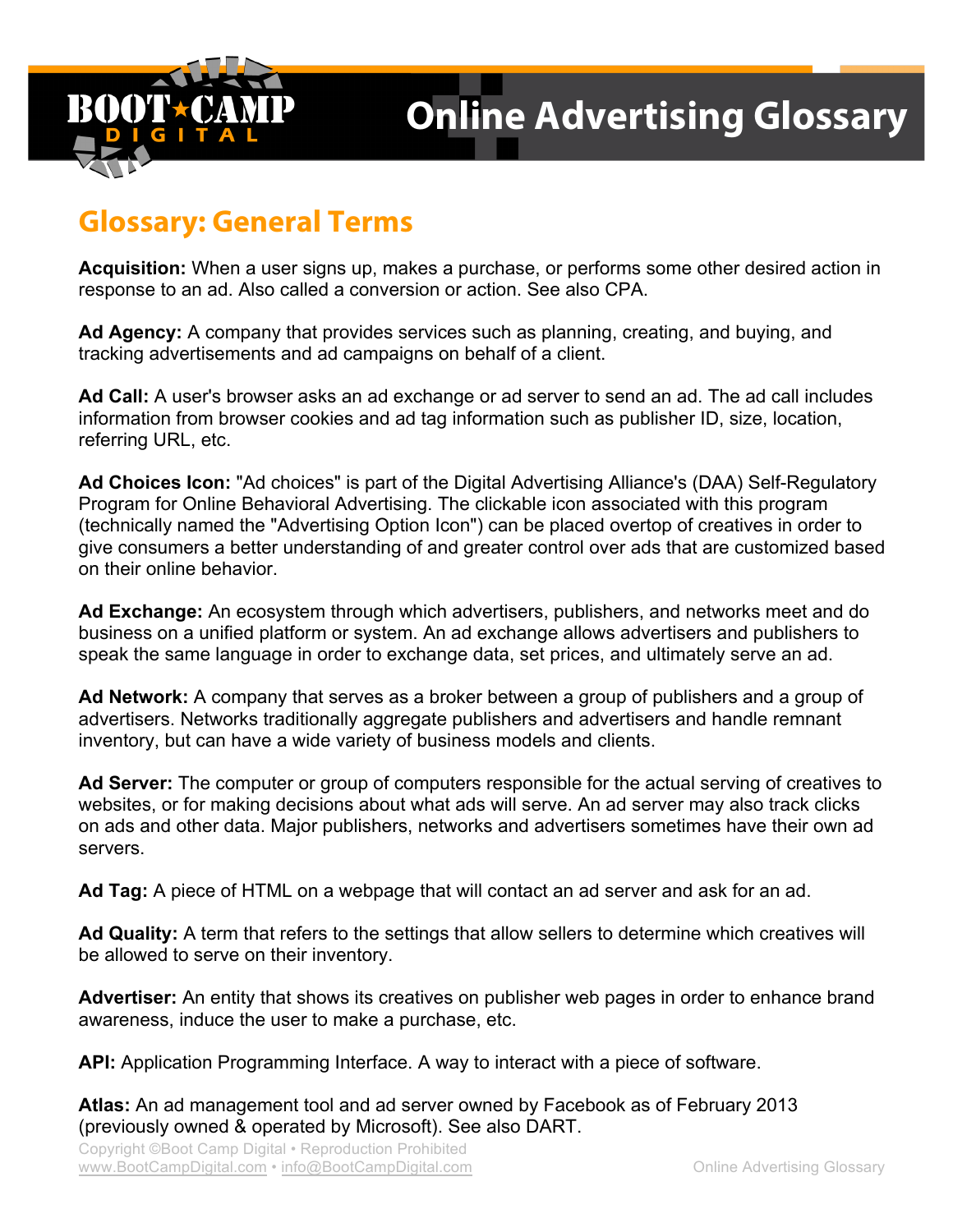**Attribution:** Attribution refers to how we determine which advertisement was responsible for triggering a conversion or acquisition. The most common attribution model is last view/last click.

**Backfill:** Inventory that is not pre-sold; i.e. remnant inventory. Can also refer to one ad network filling unsold inventory for another ad network.

**Banner Ad:** A basic image or flash display ad, rather than a rich media unit.

**Behavioral Data:** Information collected from a users' online actions, for example, things they've searched for in the past and types of website they frequent. Advertisers sometimes use this type of data in their campaigns to match relevant users with their offers.

**Best Bid:** The highest bid in an auction. Does not guarantee that an ad will be served; the bid must then be accepted within the seller client's ad server.

**Bidder:** A bidder is a piece of technology that uses proprietary code and algorithms to analyze bid requests and respond with bids and creatives in real-time auctions.

**Bidding Strategy:** A bidding strategy is the way you calculate a bid in an ad auction. It can mean bidding a flat CPM or bidding a variable price based on past click through or conversion rates.

**Blacklist:** A list of domains/apps that a buyer does not want to buy ad space on.

**Brand:** A company's product line and the image and reputation of that line.

**Campaign:** A campaign dictates a buying strategy for purchasing inventory. Most campaigns also include criteria such as a specific start and end date, daily or overall budgets, frequency restrictions, and targeting based on user or inventory data.

**CDN:** Content Delivery Network. A CDN delivers static content, such as creative image or flash files. Usually a CDN provider has servers across the globe configured to deliver content as quickly as possible, which is why it is typical for an ad server to use one.

**Click Log:** Server-side log of predefined information gathered when a user clicks on an ad that has passed through the Impression Bus. Click-through Rate: The number of clicks divided by total impressions served for a particular creative or campaign.

**Publisher Click Tracking:** If a publisher is being paid on a CPC basis and wants to track clicks, they can provide click-tracking URL where vendors can ping them on every click.

**Contextual Data:** Information on the contents of the webpage that the user is viewing upon ad call. Usually used for ad targeting; for example, if the user is viewing a newspaper article about travel, an airline may wish to display on that page. See also semantic targeting. This is distinct from user data.

**Conditional Rule:** A conditional rule is publisher-specific, has targeting and priorities.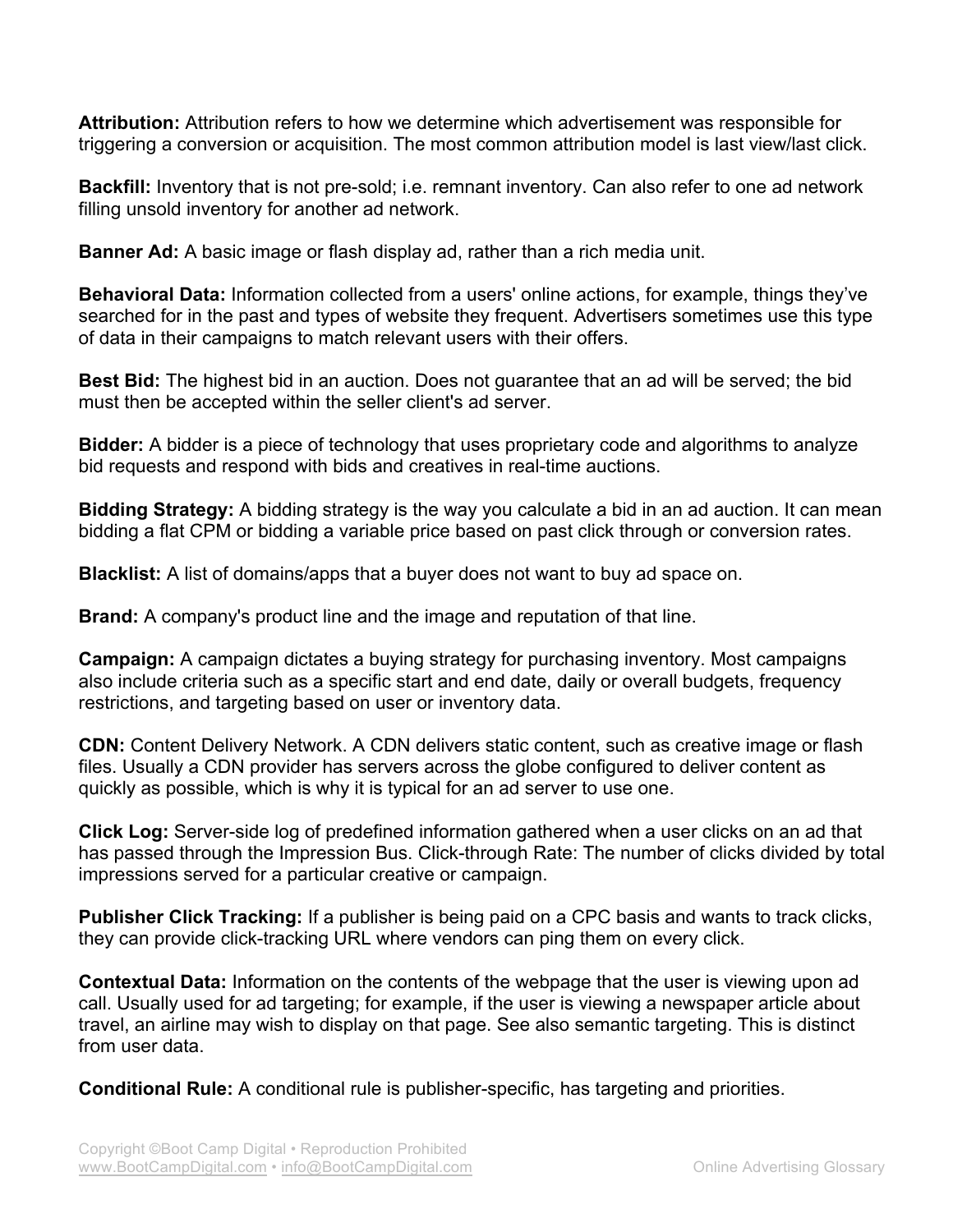**Conversion:** When a user signs up, makes a purchase, or performs some other desired action in response to an ad. Also called an acquisition or action, especially to distinguish it from clicks in an acronym (CPC vs. CPA).

**Conversion Funnel:** This describes the path a consumer takes from seeing an ad or otherwise hearing about a brand or concept (the broad end of the funnel) to possibly navigating an ecommerce web site and finally taking a desired action such as making a purchase (the narrow end of the funnel). In a simplistic example, many users see an ad, fewer click, fewer visit a site, fewer purchase. Various stages of the funnel may be used as a proxy for measuring the effectiveness of advertising, and funnel events do not need to be linear.

**Conversion Pixel:** A pixel that fires when a user converts, e.g. clicks on a ad, registers, makes a purchase, etc. Advertisers place conversion pixels on a landing page, registration page, checkout page, etc.

**Cookie:** A parcel of text sent by a server to the cookie file in a browser and then sent back unchanged by the client each time it accesses that server. HTTP cookies are used for authenticating, session tracking, and storing information about specific users, such as site preferences or buying habits. Advertisers often use cookies to track the number and frequency of advertisements that have been shown.

**Cost Plus:** A payment model in which advertisers agree to pay the cost of media plus an additional CPM or % profit margin on top.

**CPA:** Cost per action/acquisition. A payment model in which advertisers pay for every action, such as a sale or registration, completed as a result of a visitor clicking on their advertisement. Note that an "acquisition" is the same as a "conversion."

**CPC:** Cost per click. A payment model in which advertisers pay each time a user clicks on their advertisement.

**CPL:** Cost per lead. A payment model in which advertisers pay for every lead or customer inquiry that resulted from a visitor who clicked on their advertisement. Also known as cost per inquiry.

**CPM:** Cost per thousand ("mille"). A pricing model in which advertisers pay for every 1000 impressions of their advertisement served. This is the standard basic pricing model for online advertising. See also CPC and CPA.

**Creative:** The actual graphical advertisement itself. Common creative formats include GIF, JPEG, JavaScript, HTML, and Flash.

**Creative Tag:** Similar to an ad tag, this is a snippet of code that gives the location of the creative, which is usually a content delivery network (CDN) or an ad server.

**CSV:** Comma separated values. A data file used structured in a table form with fields separated by commas.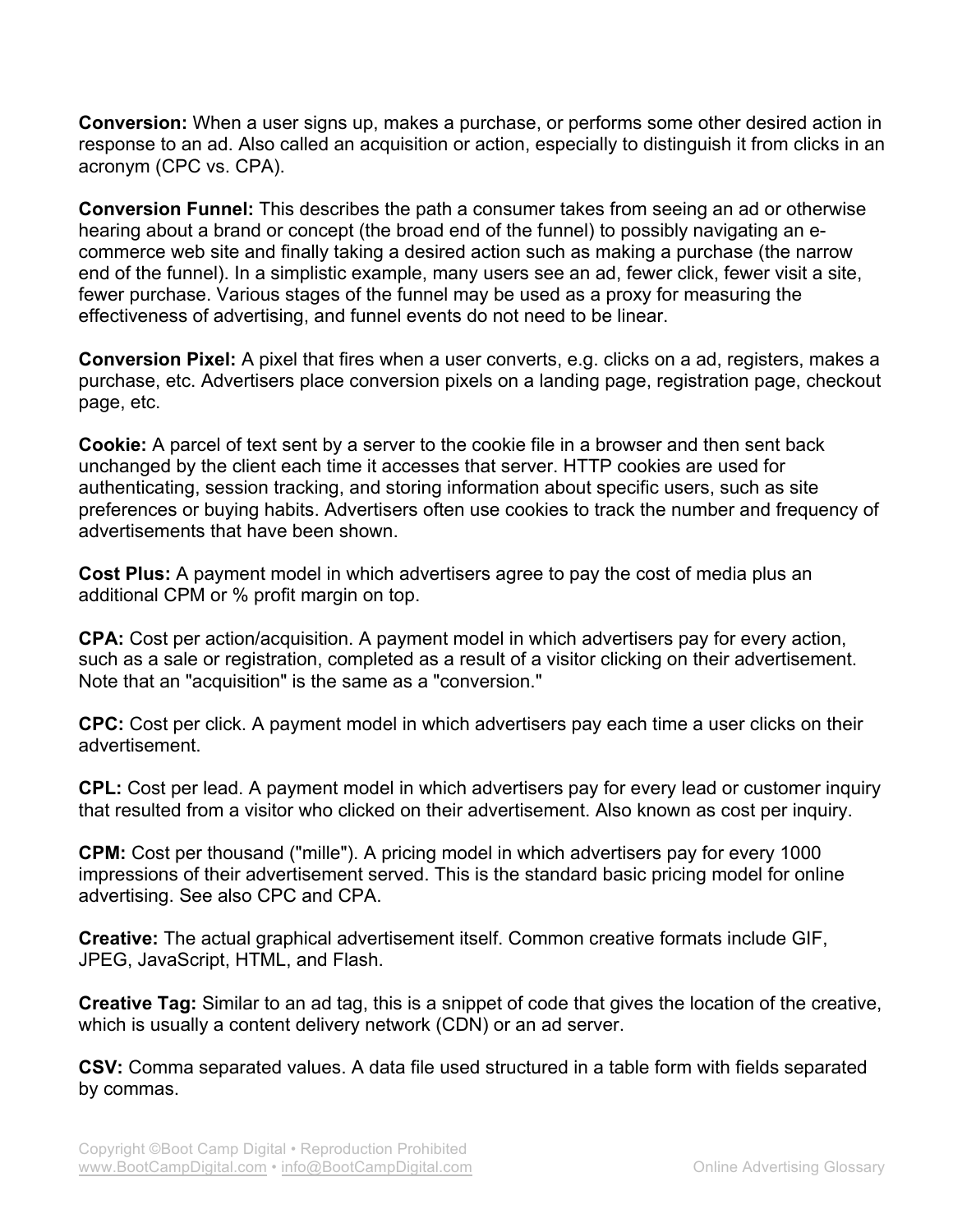**CTR:** Click-through rate.

**DAA:** The Digital Advertising Alliance. An online advertising industry association made up of many other organizations and dedicated to self-regulation. Possibly best known for the Advertising Option Icon.

**Daisy Chain:** Daisy chaining is the linking of several ad tags, usually from different exchanges, ad servers, or ad networks. This creates a waterfall such that, if no creative can be found via the demand available to ad tag 1, the impression can be passed to a second ad tag to see if demand is available there, etc.

**Data Management Platform:** A DMP is a relatively new term and is not statically defined, but in general refers to a centralized system for gathering first-party data, integrating with third-party data, and applying this data to one's advertising strategy. A DMP may offer the following features: estimating the likely reach for a user segment, measuring the lift from using data, acting as a financial clearing house between data buyers and sellers, and assisting publishers in monetizing data on their users. DMPs most commonly work with User Data but may also work with Contextual Data, or other types of data.

**Data Providers:** Businesses that provide data about users so that advertisers can better target users.

**Decisioning:** The process by which an ad server, ad platform, or exchange chooses who to serve an ad to. This can be based on an auction, prioritizing certain advertisers based on relationships and prior agreements, or some other method.

**Deduplication:** "Deduping" means removing duplicate entries or events in a data set. Quality programmatic buying is dependent on getting accurate and useful data sets, and deduplication is often a step in that process. For example, if a user clicks twice on the same creative, you may dedupe your data set to remove those second clicks.

**Default Creative:** The default creative is passed into the Impression Bus at the time of an ad call as a "backup" in case any parameters, such as reserve price, are not met during the auction. The default creative can be a literal creative, say an in-house ad, OR it can be a redirect in the form of a third-party ad tag to a third-party adserver. Sometimes called "Reserve Creative."

**Default Tag:** If no impression can be found for an ad opportunity, a default tag may be served to pass the impression to another system to see if demand can be found there (this happens in the case of Daisy Chaining) or to simply pull a creative from another ad server. Sometimes called "Passback."

**Demand:** Advertising demand; entities that wish to buy ad space and display creatives.

**Demand Side Platform (DSP):** A company that allows advertising clients to buy digital media on several different selling systems or exchanges through one interface.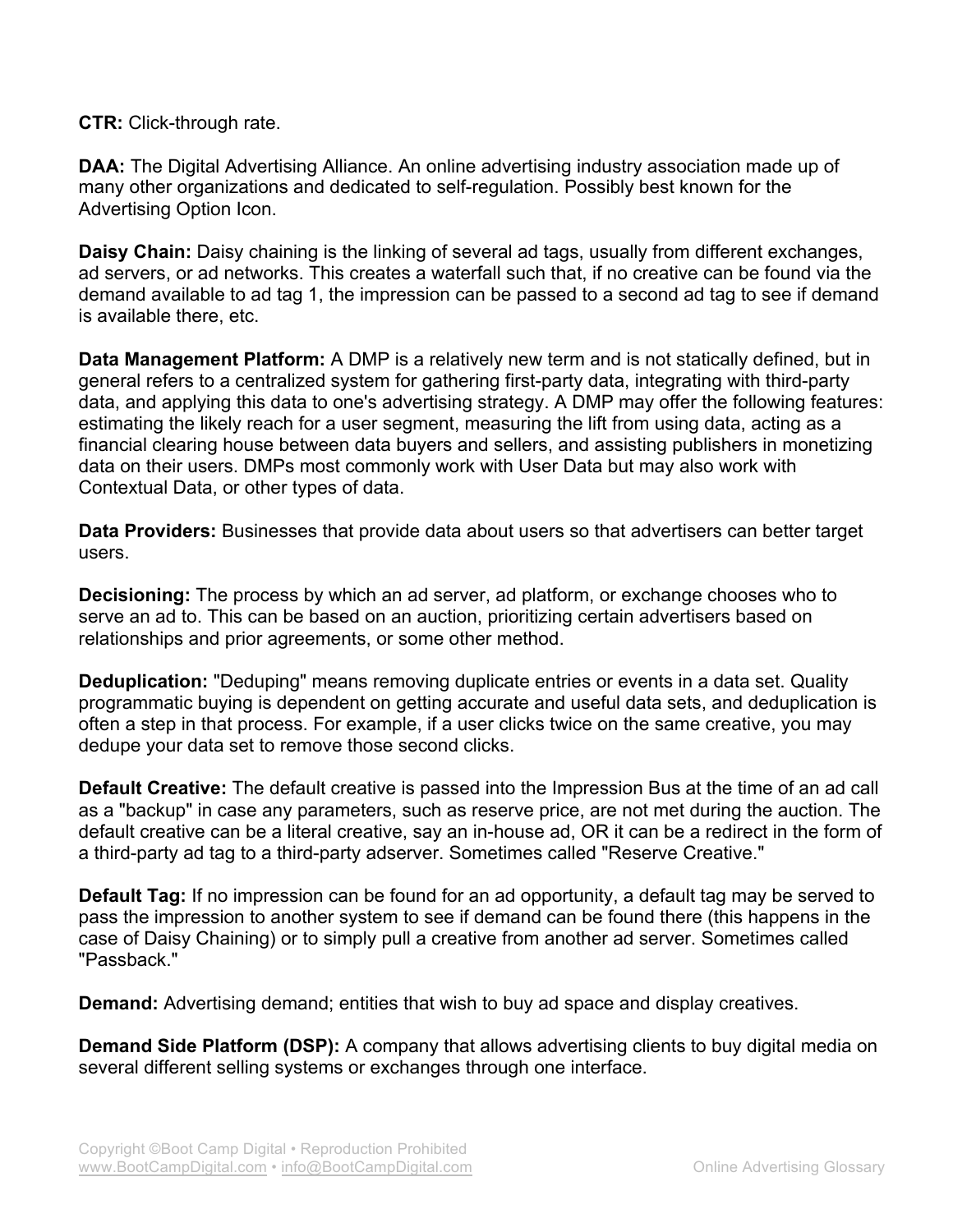**Direct Response:** Term applied to marketing or advertising that is designed to solicit a direct response which is specific and quantifiable. In online display advertising, this can be clicking on an ad, making a purchase, signing up for a newsletter, etc.

**Display Advertising:** Online advertising is often divided into "display" and "search." Display ads are images and search is text based. Display ads, sometimes referred to as banners, come in standardized ad sizes, and can include text, logos, pictures, or more recently, rich media.

**Direct Media Buy:** Pre-brokered agreements between an advertiser and publisher to deliver a certain amount of specific inventory for a preset cost.

**DMA:** Designated Market Area. (Sometimes called demographic metropolitan area.) A geographic area originally defined as a group of counties that made up a cohesive television market. May also stand for the Direct Marketing Association; see DMA OBA Compliance.

**DMA OBA Compliance:** The Direct Marketing Association has been heavily involved in creating guidelines for online behavioral advertising, or advertising to people surfing the Internet based on their past browsing history. For more information, visit the DMA Website.

**Dynamic Creative:** Many advertisers wish to show different ads to different customers; for example, an advertiser might wish to show a woman's polo to a woman and a man's polo to a man. Dynamic creatives can refer to having a few different creatives and choosing the most appropriate one for the user through some automated means such as audience segmentation or based on frequency and recency.

**Dynamic Pricing:** The purchase price for an ad impression is determined via a real-time auction rather than a predetermined rate.

**eCPA:** Effective Cost Per Acquisition. This is calculated by dividing your cost (or revenue) by the number of conversion events.

**eCPC:** Effective Cost Per Click. A translation from CPMs, CPCs, CPAs, and other pricing models so they can be compared.

**eCPM:** Effective Cost Per Thousand. A translation from CPMs, CPCs, CPAs, and any other pricing models so they can be compared to each other.

**Engagement Metrics:** Most digital media buyers are interested in measuring the effectiveness of their advertising. This is most easily done by direct marketers who use CPAs, but there are a variety of other ways to measure the impact of ads via "customer engagement." Some possible engagement metrics are whether a user has watched an entire video ad, if a user hovers over a creative with a mouse, and the popular (but possibly low-value) click. The term engagement metrics may also be applied to things other than advertising, such as how long a visitor spends on a web site.

**EMP:** Estimated Minimum Price. Has been changed to Estimated Clear Price.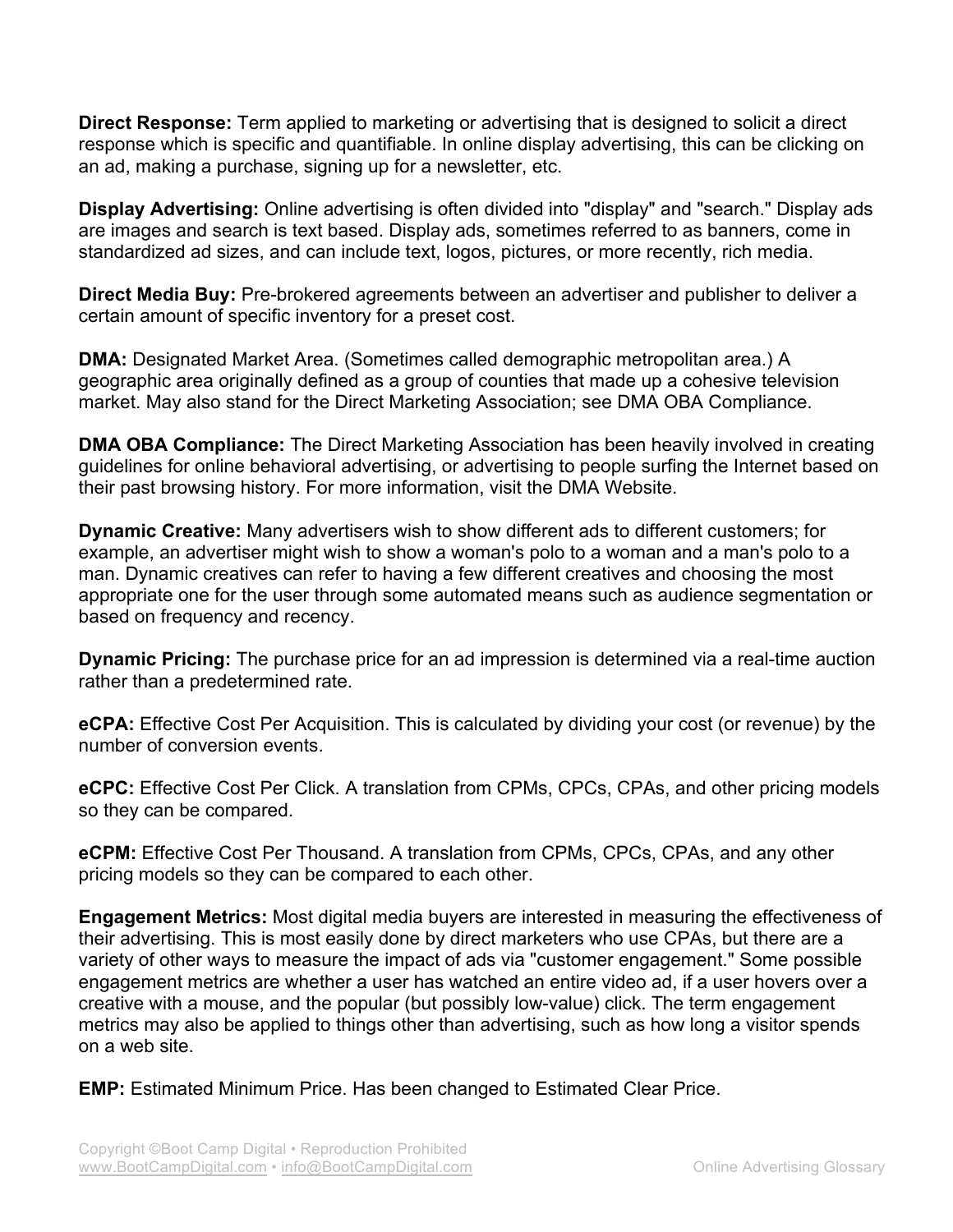**Estimated Average Price:** EAP is a bid price estimated to win about half of the impressions from display platform sellers based on historical bids and their success or failure.

**Estimated Clear Price:** ECP is a bid price that is likely to win most impressions from display platform sellers based on historical bids and their success or failure.

**Exclusive Inventory:** If inventory is associated with a particular bidder, that bidder can set an exclusive parameter so that no other bidder will see the inventory or bid on it. Useful for sitting in on auctions without participating.

**First-party Cookies:** Cookies that use the domain of the website a user is currently on. For example, if you visit www.mysite.com and the domain of the cookie is www.mysite.com, then this is a first-party cookie. First-party cookies are usually used for login, user experience, and remarketing purposes. See also Third-party Cookies.

**First Touch:** An attribution model in which credit is given to the first impression a user saw. This is different than the Last View/Last Click attribution model.

**Flight:** The lifetime (start and end dates) of a campaign. A campaign can also have no flight dates and continue indefinitely.

**Frequency:** How often an ad is shown in a certain period, such as 24 hours. Advertisers often want to limit frequency to avoid overexposure.

**Frequency capping:** Limiting how often a particular creative is served to a user. For example, no more than 3 times per 24 hours.

**Guaranteed inventory:** Impressions sold ahead of time rather than in a real-time auction. See also Premium.

**iframe:** An HTML iframe tag tells the browser to open a mini browser window of a specified size inside the current window. This way the ad content cannot expand beyond the size specified and "take over" the screen.

**Impression:** A creative served to a single user at a single point in time.

**Impressions Resold:** Any impression sold to a third-party buyer.

**In-banner Video:** In-banner video creatives are played in standard banner placements rather than in video players.

**In-stream video:** In-stream video creatives are played in video players on web pages.

**Instance:** Also called a virtual machine, virtual operating system, or virtual server, an instance is an individual guest operating system that runs on top of a virtualization layer on top of a physical server. Instances are the building blocks of cloud computing.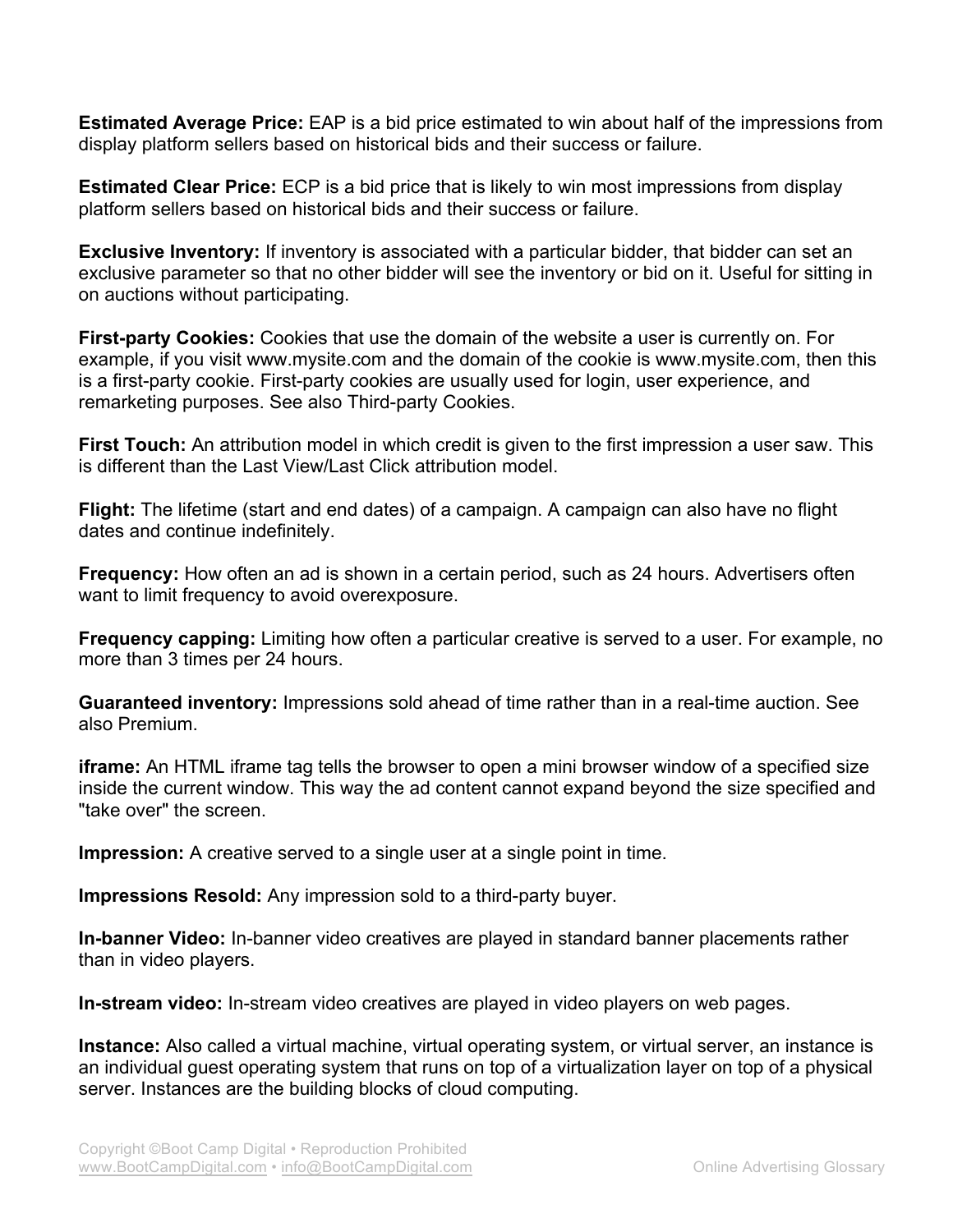**IAB:** Interactive Advertising Bureau. An online ad industry association focused on the growth of the interactive advertising marketplace. "The IAB educates marketers, agencies, media companies and the wider business community about the value of interactive advertising."

**Inventory:** The digital spaces in which ads are served. Publishers sell ad inventory.

**Landing Page:** The page to which a user is directed after clicking on an ad. If a user clicks on a Cheese of the Month ad, they may be directed to cheeseofthemonth.com, or to cheeseofthemonth.com/signupnow or some other landing page chosen by the advertiser. This can be slightly different than a Click URL.

**Last Click:** A type of attribution model that pays out on the last impression that was clicked on by the user.

**Last View:** A type of attribution model that pays out on the last impression that was viewed by the user.

**Lift:** The percent increase in performance (measured in ROI, CPC, CPA, etc.) that can be attributed to advertising (or some other marketing endeavor).

**Line Item:** Line items represent the financial relationship between a network and its advertiser. Line items then contain campaigns.

**Liquidity:** The quality of an asset which allows it to be bought and sold without affecting its value in a negative or extreme way.

**Longtail:** Ad inventory with relatively low number of users (e.g. most blogs) or less desirable users (very young, minimal disposable income, etc.). The longtail can be difficult to monetize.

**Lookback Window:** An amount of time taken into account when collecting data to be used for attributing conversions, a bid optimization model, or anything else. Common lookback windows are a day, 14 days, 30 days, etc.

**Marketer:** Generally a large advertiser that manages at least some of its own digital advertising. Also called a direct marketer.

**Media Plan:** A holistic view of all your real-time media buys and direct media buys.

**Metadata:** Metadata is data about data. Creative will be tagged with metadata such as its brand, the file size, etc.

**NAI:** Network Advertising Initiative. An online advertising industry association focused on consumer education about online behavioral advertising (OBA). Read more at the NAI website.

**Network:** refers generally to an Ad Network.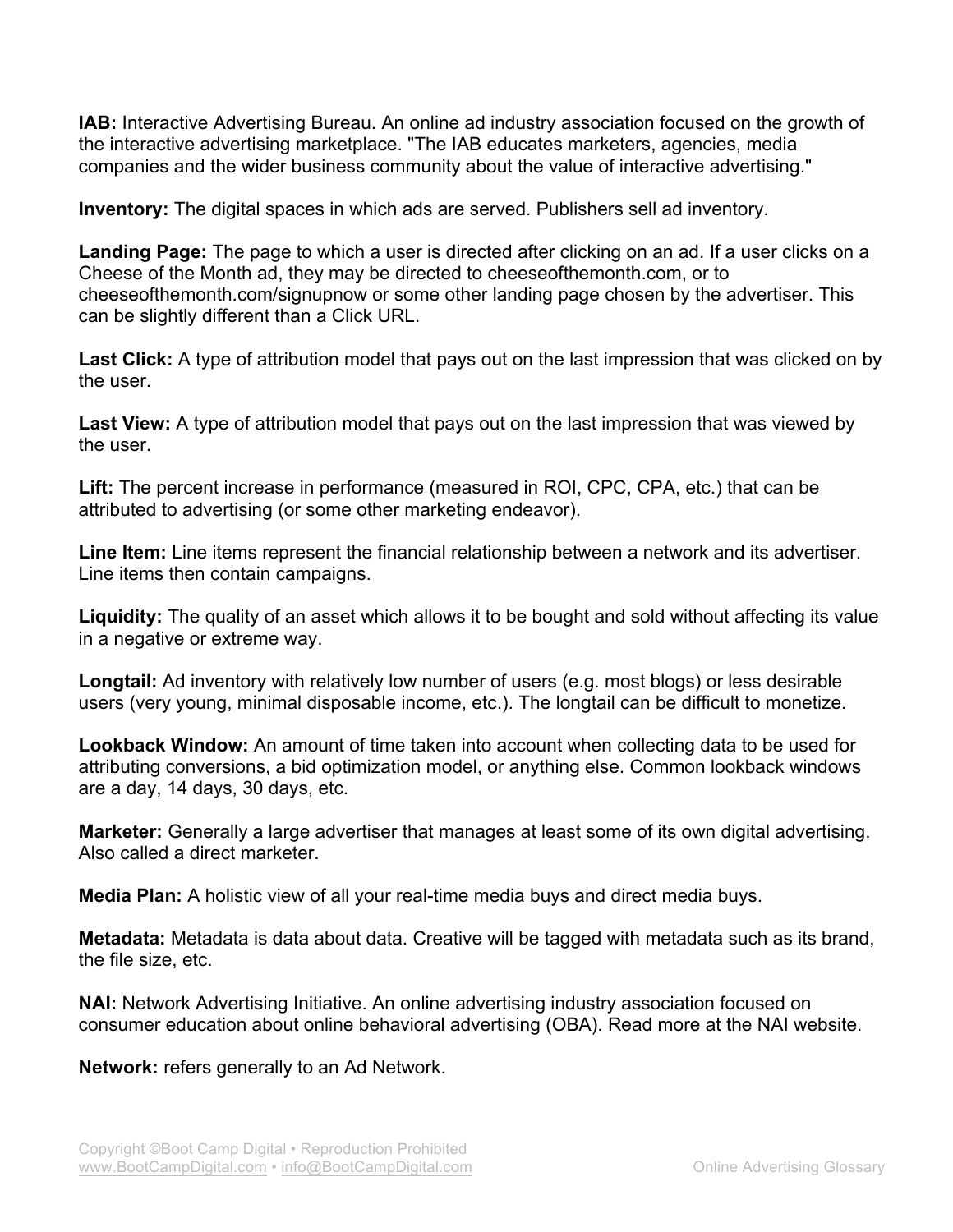**Optimization:** Optimization as defined by the process of collecting data to determine the price you should bid for a piece of inventory based on how successful your campaign has been on that inventory in the past. You can optimize to a Cost per Click (CPC) or Cost per Acquisition (CPA).

**Pixel:** A pixel, also called a web bug, is a way to track user data. It is a snippet of code that calls for a 1X1 transparent pixel to be delivered to a webpage by a third-party server. When the pixel loads, the third-party server can record information such as the IP address of the user's computer, URL of the page, and time the page was viewed. See also Conversion Pixel and Segment Pixel.

**Placement:** A placement is the object that represents a piece of inventory. Publishers embed placements into web pages as Ad Tag.

**Pop Ad:** An ad that displays in a secondary browser window in front of (Popup) or behind (Popunder) the initial browser window.

**Popunder:** An ad that displays in a secondary browser window directly behind the initial browser window.

**Popup:** An ad that displays in a secondary browser window directly in front of the initial browser window.

**PPM:** Profit per 1000 ("mille") impressions.

**Premium Inventory:** The term "premium" can be used in different ways, but it most commonly refers to publisher inventory that is sold through direct channels in advance. I.e. guaranteed inventory. Often premium inventory is from a site's home page, or has some other elevated level of desirability.

**Permanent Inventory:** A portmanteau word of premium + remnant. "Remnant," or nonguaranteed inventory has an unnecessarily negative connotation, when this inventory might be first-rate.

**Programmatic Buying:** Buying through automated means, for example, by setting up a campaign in an RTB exchange or other automated system. This is opposed to more manual buys where you are in contact with a sales team, or other "offline" mechanism.

**PSA:** Public service announcement. PSAs are only available for specific sizes; in the absence of a PSA and a default creative, a blank is served.

**Publisher:** Source of inventory. Publishers are generally either managed or owned and operated. For an owned and operated publisher, you receive 100% of the profit. This is opposed to a managed publisher: a publisher that you do not own, but that you have a financial relationship with.

**Query String:** A way to pass data to a web application as part of a URL. The query string comes after a "?" in the URL, for example: http://www.mysite.com/photos?query\_string=17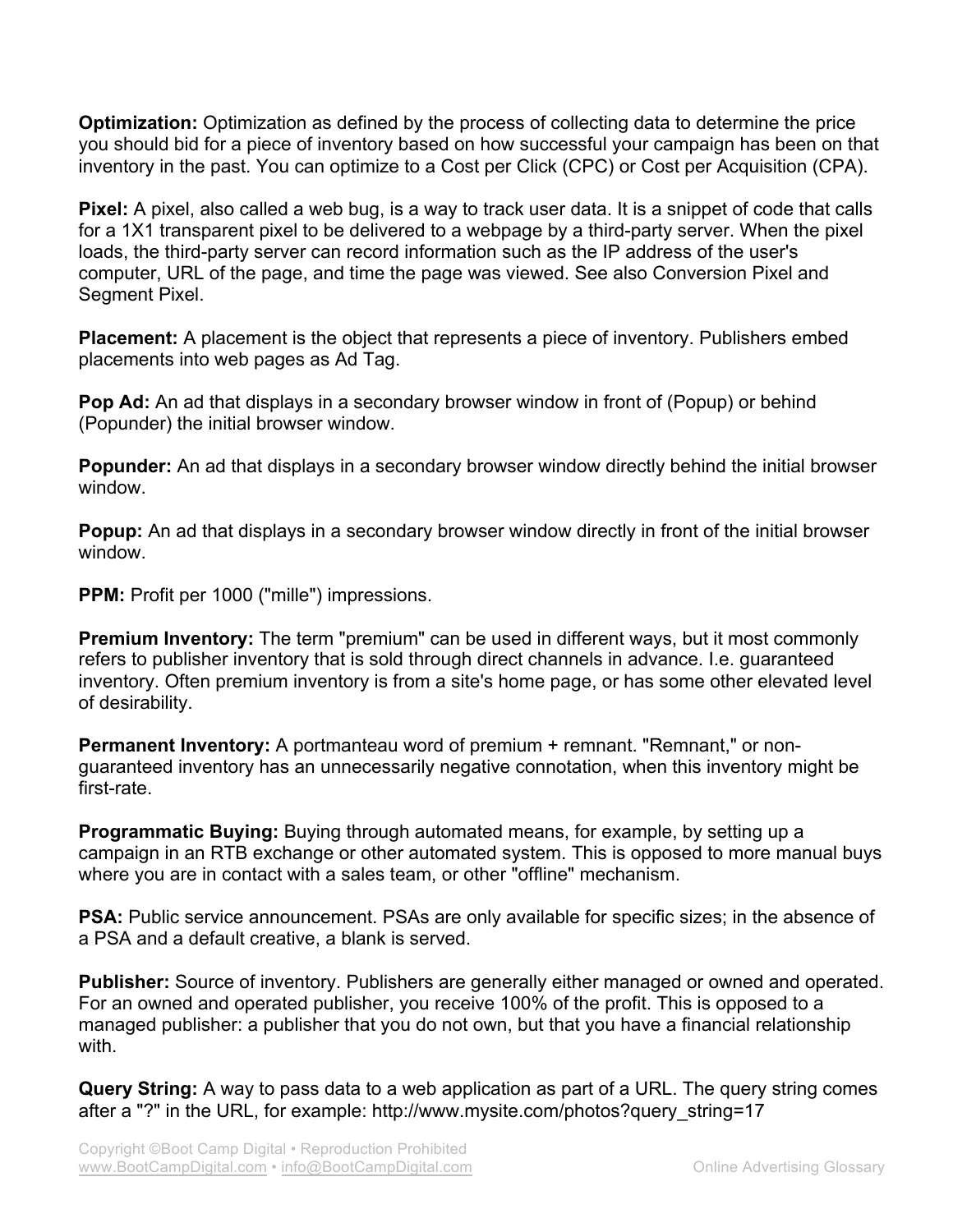**Reach:** The number of unique user IDs that can be reached by online advertising. You might broaden your reach by targeting new inventory, or evaluate the reach inherent in some set of user data such as "male clothes shoppers."

**Real-Time Advertising:** In real-time advertising, an auction happens when a publisher ad tag is loaded from a webpage. Advertisers compete for that particular impression based on their individual valuation of the user's worth at that time on that site from that IP address. These valuations are submitted at the time of the auction, rather than far in advance of the auction.

**Real-Time Bidding:** Bidding on inventory in real time. A real-time bid is often dynamically generated based on past performance of creatives, inventory, user groups, and other parameters. Note that real-time bidding may differ from real-time buying, which can mean allocating inventory in real-time through prioritization rather than a monetary bid. Real-time bidding also implies multiple bidding systems or exchanges making calls to each other in real time.

**Real-Time Inventory:** Inventory auctioned off in real time, as a webpage is loading. See also Real-Time Bidding.

**Recency Capping:** A way to space out the showing of an ad over time. For example, "don't show an ad to a user more than once every 20 minutes."

**Retargeting:** Targeting users who have performed an action in the past, who may therefore be more likely to perform the same or a similar task in the future. For example, an advertiser might wish to put a segment pixel on their website and then target users who have visited their website in the past because they are more likely to make a purchase.

**Remnant Inventory:** Remnant inventory is sold after "premium" inventory has been pre-sold by a direct salesforce. Remnant is sometimes synonymous with real-time inventory, and is often the target of programmatic buying. Because remnant has an unnecessarily negative connotation, other terms that have been experimented with are "premnant" (premium + remnant} or "secondary premium." Also sometimes called "tier 2" or "class 2."

**Reporting:** Data for both buyers and sellers such as much money spent, impressions seen, impressions sold, and revenue earned.

**Request:** A response is sent by a bidder and received by the Impression Bus. The generic use of "request" can refer to any attempt by one's browser to retrieve a page, including page elements such as ads, from a server on the Internet.

**Reserve Price:** The lowest price at which a bidder or member will sell an impression.

**Rich Media:** Rich media refers generally to media that has non-standard characteristics such as: Larger than ~40k, out-of-banner (OOB) behavior, features like "post to Facebook," plays video within a banner, or in-creative metrics collection.

**Rising Stars:** A set of interactive rich media creative types defined by the IAB. They include Billboard, Filmstrip, Slider, Portrait, Pushdown, and Sidekick. See examples at the IAB website.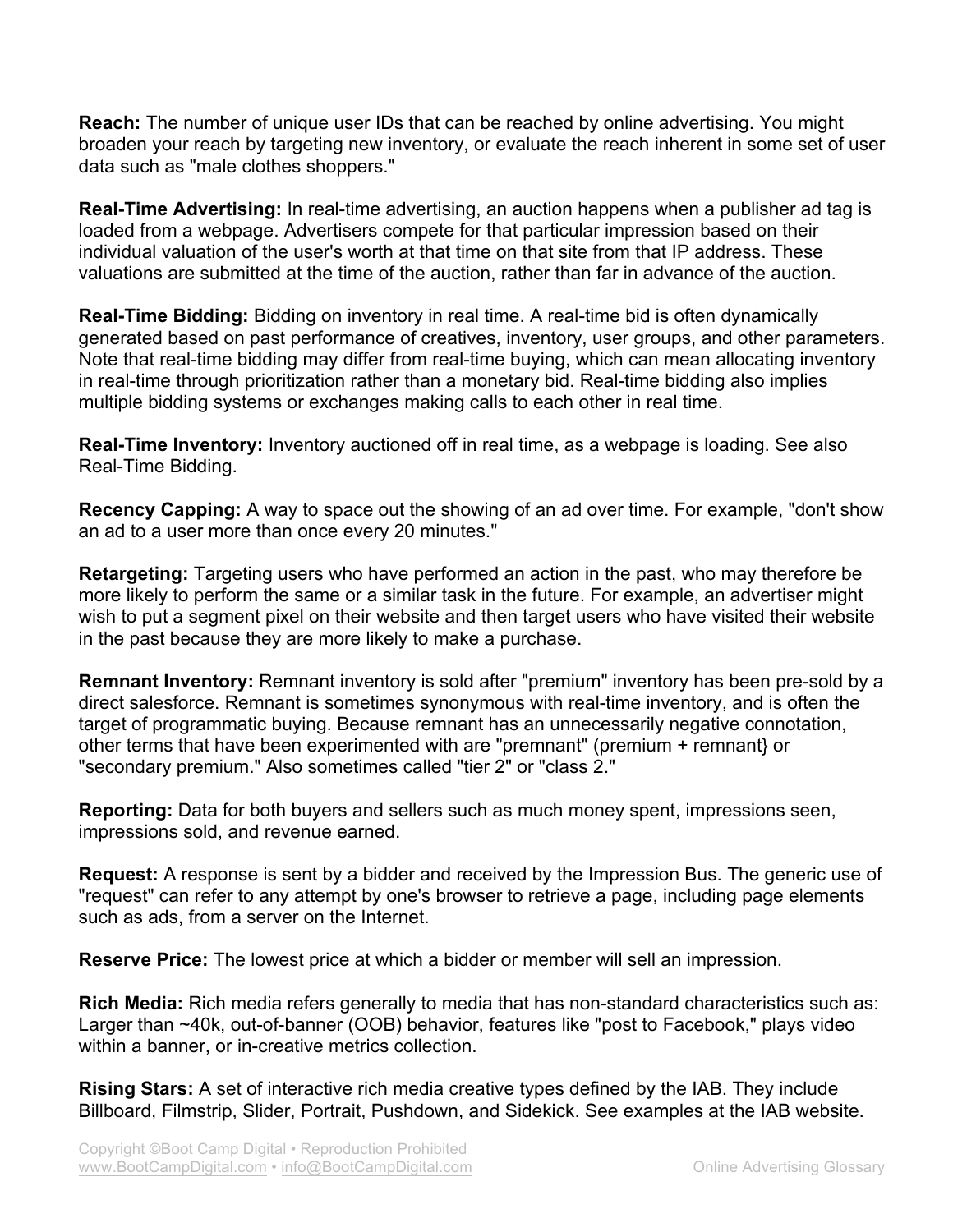There is also a set of Mobile Rising Star ad units, which include Filmstrip, Pull, Adhesion Banner, Full Page Flex, and Slider.

**ROI:** Return on Investment.

**ROE:** Run of exchange. All inventory available for purchase on an ad exchange.

**RON:** Run of network. All inventory managed by a network.

**ROS:** Run of site. All inventory available on a certain website.

**RPM:** Revenue per 1000 ("mille") impressions.

**Rotating Creative:** Sometimes a single ad tag is set to send one of several different creatives. The online advertising platform allows creatives that rotate between different images, but not that rotate brand, offer, or advertiser.

**Second Price** Auction: An auction type in which the bidder who submitted the highest bid pays a price equal to the second highest bid. Also known as a Vickrey auction.

**Segment:** Members of a target audience identified based on the webpages they visit, the actions they take such as making a purchase, or data such as gender or location.

**Segment Pixel:** A pixel that marks a user as belonging to a certain Segment. For example, an advertiser might place a segment pixel on the homepage and mark all visitors to the homepage as "homepage visitors."

**Semantic Targeting:** In theory, semantic targeting means figuring out what the content on a webpage is really about and being able to place ads based on that content. For example, if a website says "sunny weather," is it about great beach vacations, or is it about skin cancer, and do you want to advertise flights to Florida on it or not? However, the term is often used by different people to mean slightly different things, and is often used to be synonymous with Contextual Targeting.

**Session Frequency:** How many ads a user has seen per session.

**Supply Partner:** Online advertising network works with several supply partners such as Google's AdX, Pubmatic, Admeld, and others to provide real-time inventory to the platform. Real-time supply is also provided by networks who are members of the platform.

**Supply Side Platform:** Analogous to a Demand Side Platform, an SSP enables publishers to access demand from a variety of networks, exchanges, and platforms via one interface.

**Tag:** A snippet of HTML, generally either JavaScript or an IFRAME, that tells the browser to request some content from an ad server. "Tag" is often used to mean an ad tag but can also be a creative tag or some other kind of tag. A tag is provided by an ad server or exchange and placed in the webpage by a publisher.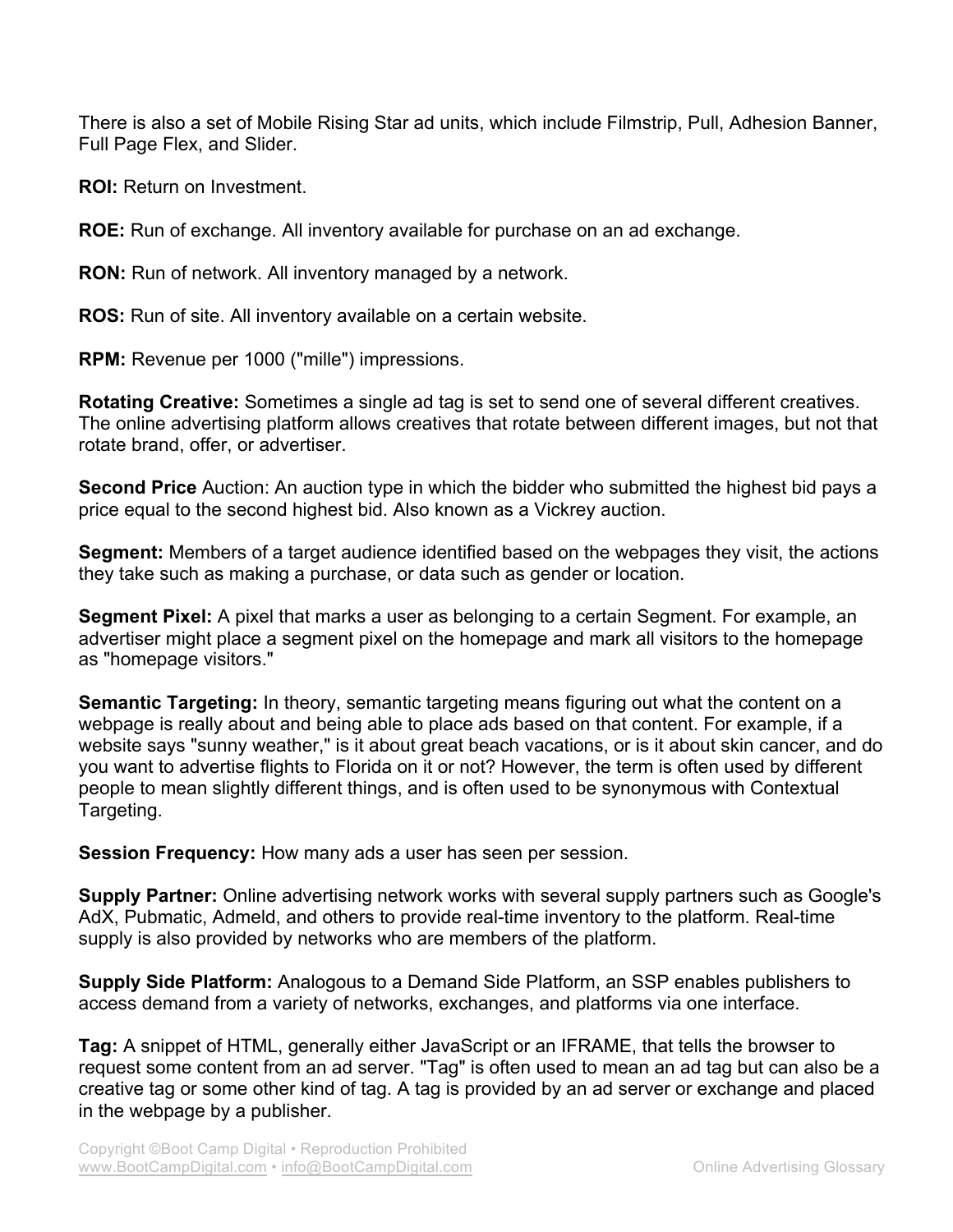**Tag Container:** Many advertisers and their media buyers use a number of tags for tracking impressions, clicks, conversions, and other data. Some use tag containers to manage these disparate pixel tags and make it easier to change them via a single source. When a page loads, the tag container code displays the code for all tags stored within the container.

**Targeting:** Choosing to serve adds to a particular segment as well as when, where, and how often to serve ads.

**Technology Providers:** Third-party entities who may assist marketers by providing bidders or other technology the ability to do online advertising.

**Third-party Cookies:** Cookies with a different domain than the website a user is currently on.

**Timestamp:** The date and time that something occurred.

**TinyTag:** These tags may include reserve pricing with a default creative as well as additional descriptive information about the inventory and/or user.

**Trading Desk:** Generally refers to buy-side platforms, most commonly within or working for advertising agencies. Also known as agency trading desks or ATDs.

**UGC:** See User Generated Content.

**Uniques:** Individual users, as represented by a Unique User ID stored both in users' browser cookies.

**Unique User ID:** Every user that a vendor sees is given a unique user ID that is stored in the user's browser cookies. This ID is not associated in any way with personally identifiable information (PII) and does not necessarily equate a unique individual; an individual may be associated with multiple user IDs due to clearing cookies or using multiple browsers and multiple devices. Also, for mobile devices, a unique user ID may be associated to multiple device IDs (e.g., Apple IDFA, OpenUDID, etc.).

**User:** A target customer for advertisers; i.e. the person browsing the web who will see an ad.

**User Agent:** This usually refers to a browser application. For example, Mozilla 5.0 is a specific user agent.

**User Data:** Information about users that makes them more valuable to advertisers. User data can include age, gender, location, intent to purchase, demographics, psychographics, wealth, past purchases, and more. Please note that user data is generally associated with a UUID found in a cookie rather than any personally identifiable information. User data is distinct from contextual data. Often used interchangeably with segment data and audience data.

**User Data Store:** A place where data is stored on a user. In general parlance, this could refer to a user's browser cookie.